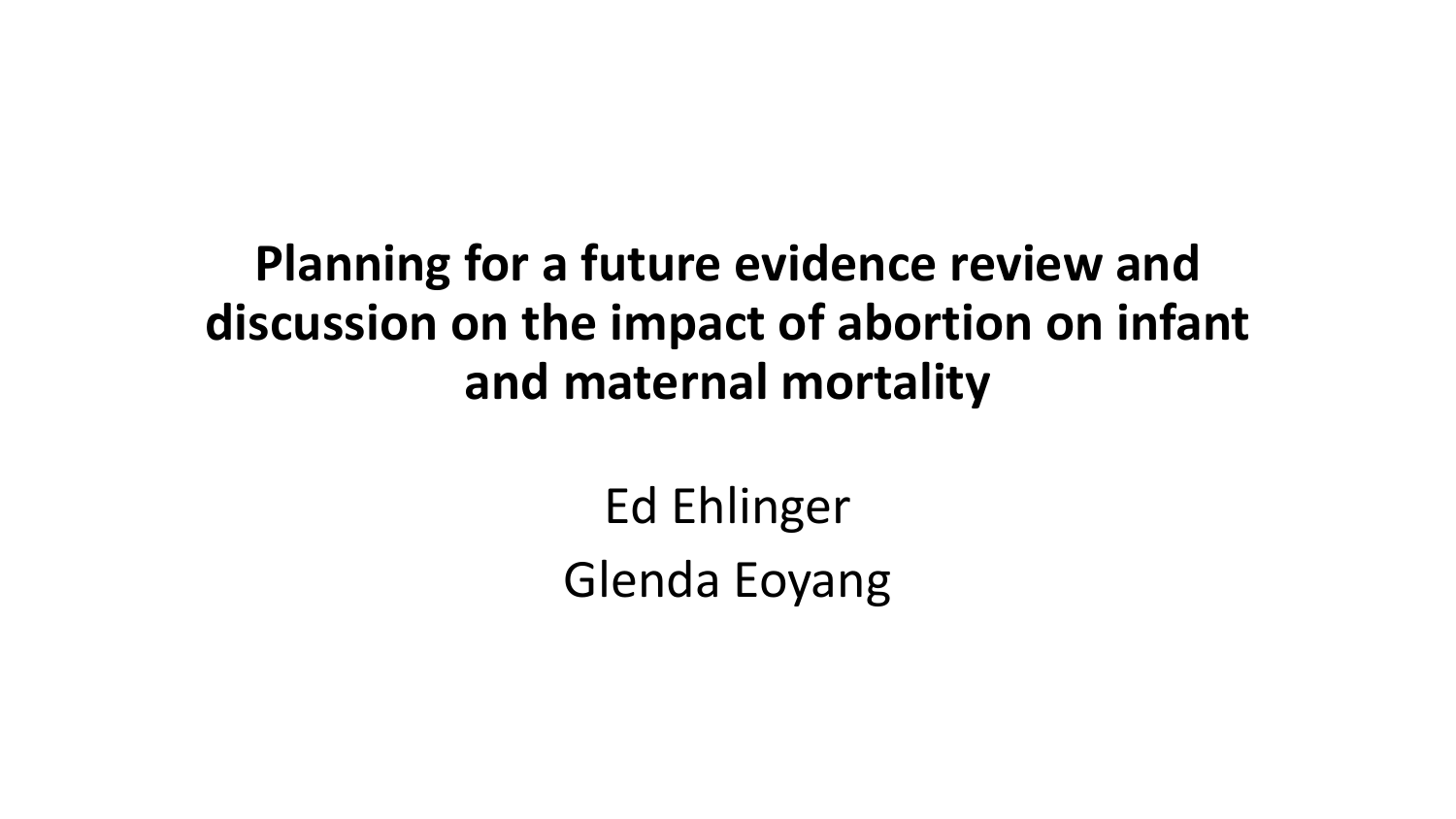### **Charge and Description of Duties of SACIMM:**

With the goal of reducing infant and maternal mortality and morbidity and improving health status before, during, and after pregnancy, SACIMM advises the Secretary of the Department of Health and Human Services on:

- department activities, partnerships, policies, and programs directed at achieving the above goal,
- how to best coordinate federal, state, local, tribal, and territorial governmental efforts that are designed to improve infant mortality, related adverse birth outcomes, and maternal health,
- how to influence similar efforts in the private and voluntary sectors,
- factors contributing to disparities and inequities seen in birth outcomes for women and infants,
- the health, social, economic, and environmental factors contributing to the inequities,
- policies, programs, resources, and structural/systems level changes required to address the disparities and inequities in infant mortality, related adverse birth outcomes, and maternal health outcomes.
- **Within the scope of SACIMM's charge and duties, what questions should SACIMM consider regarding future evidence review and discussion of the impact of abortion on infant and maternal mortality?**